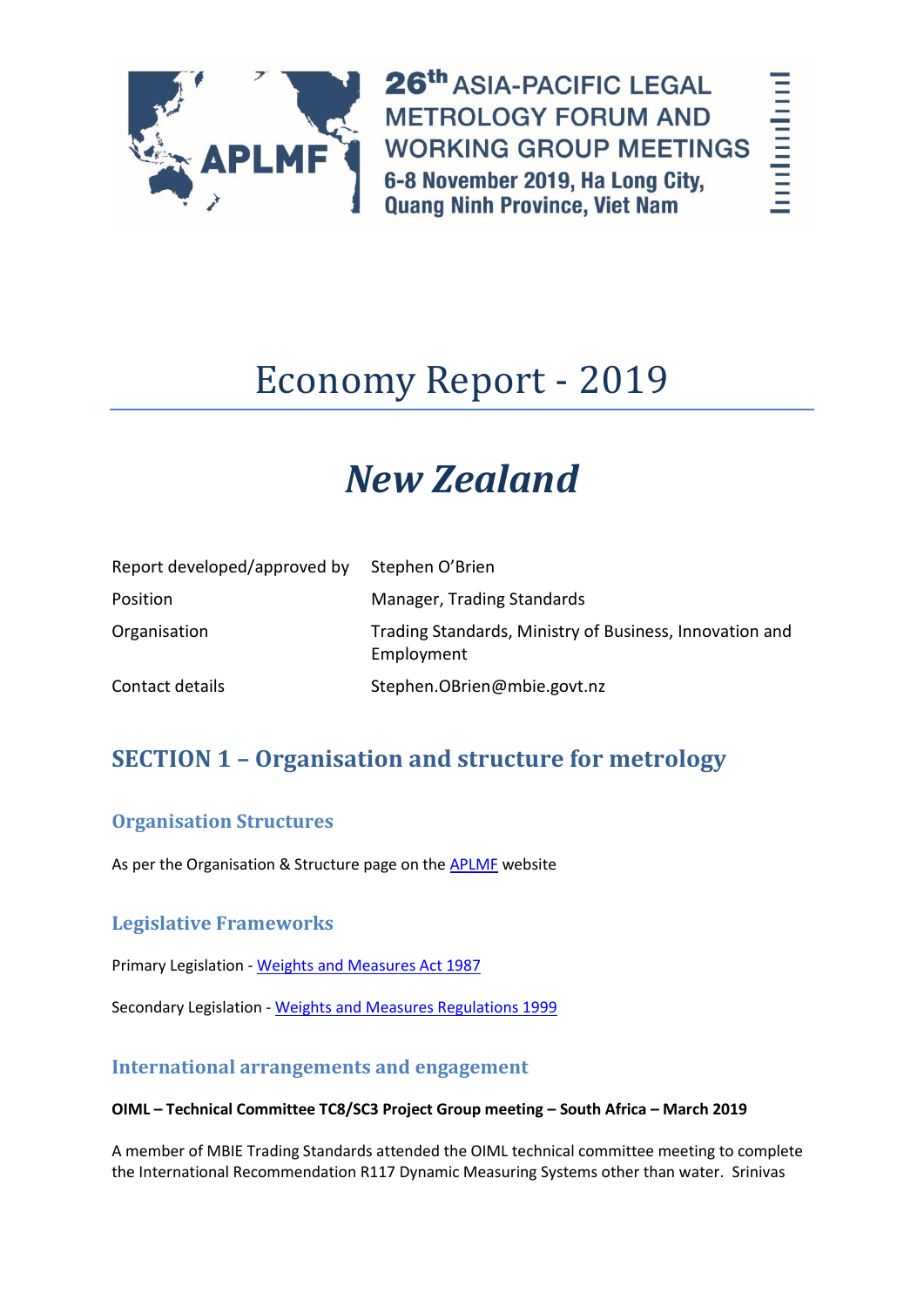Bobbala, Senior Type Approvals and Technical attended the meeting on behalf of MBIE Trading Standards.

#### **OIML/APLMF Seminar on OIML Certificate System – PR China – July 2019**

MBIE Trading Standards Team Leader for Compliance and Inspection, Phil Sorrell, attended the OIML/APLMF seminar on the OIML CS as a representative of New Zealand legal metrology to present as a OIML Utiliser and also co deliver the event with the OIML representative on behalf of the APLMF Secretariat.

#### **OIML – 54th CIML meeting – Slovak Republic – October 2019**

MBIE Trading Standards Team Leader for Compliance and Inspection, Phil Sorrell, attended the 54<sup>th</sup> CIML meeting in Bratislava. Representing New Zealand he participated in the CEEMS AG Meeting, RLMO Round Table and presented at the e-Learning Workshop

## **SECTION 2 – Key activities of 2018/19**

## **Working with industry**

#### **FOOD AND GROCERY COUNCIL**

Upon the success of our work last year with United Fresh, a group representing the fresh produce industry in New Zealand (NZ), Trading Standards (TS) were approached by a the NZ Food & Grocery Council (FGC).

The initial engagement with the FGC revolved around TS application and enforcement of the Average Quantity System. However, our discussions led to the revelation that there was a lack of consistency when their members were trying to meet TS requirements.

TS have engaged directly with the FGC with the aim to have best value impact upon their members. As a result, the industry group, in conjunction with TS, have drafted an industry specific guide to assist businesses when applying the requirements of the weights and measures legislation.

This has become an ongoing project and we will continue to engage with the FGC to provide advice and disseminate information on trade measurement matters to their members.

It is anticipated that the final guidance document will be produced and released later this year.

#### **WMANZ AGM**

TS presented to members of the Weighing Machine Association of New Zealand (WMANZ) [\(http://www.wmanz.co.nz/\)](http://www.wmanz.co.nz/) at their Annual General Meeting. The membership of the WMANZ extends to manufacturers, installers and the organisations who are accredited by TS under the weights and measures legislation.



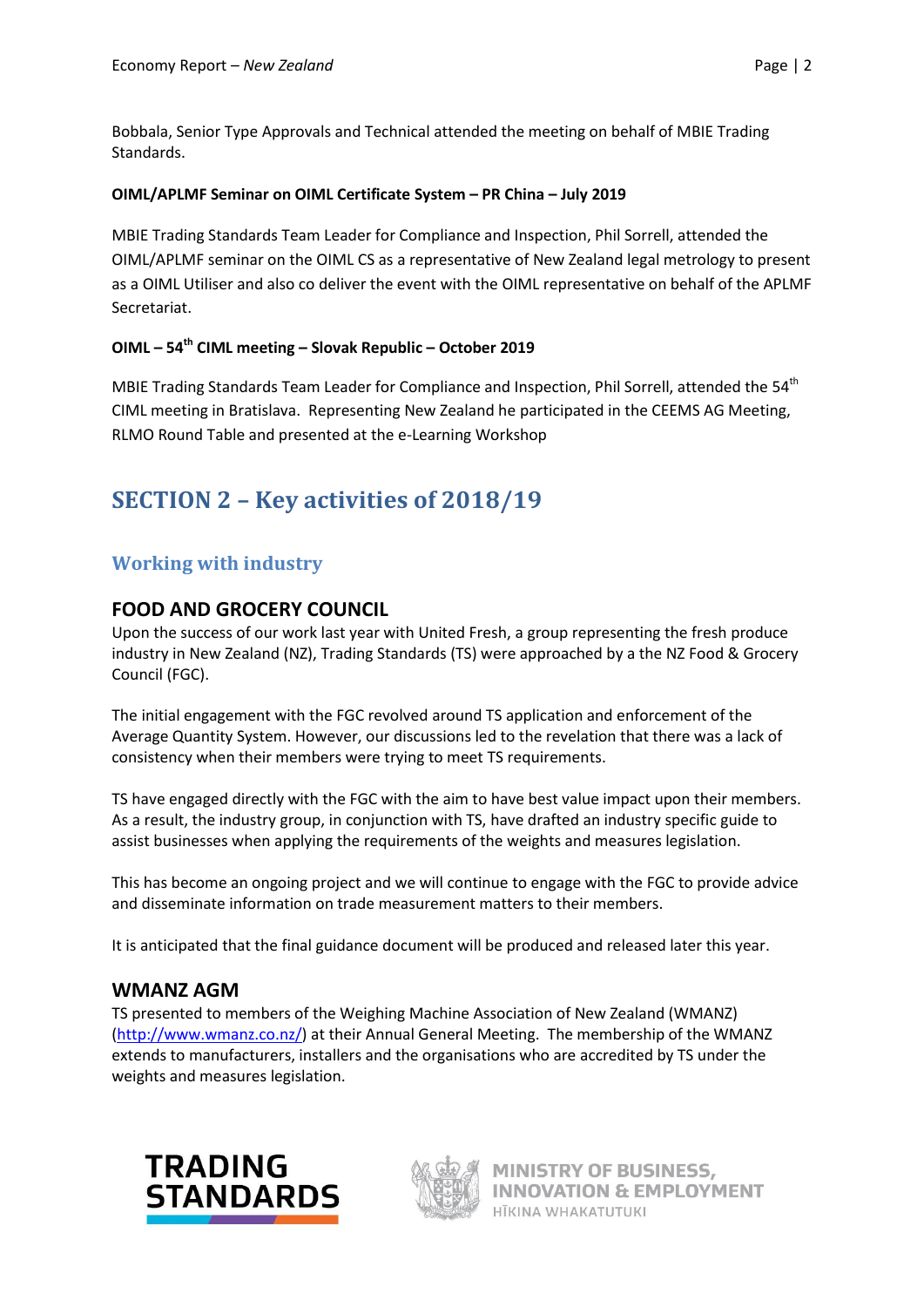As part of the presentation TS delivered an overview of who we are and what we do, but more specifically the changes that we have made over the last year to improve the accreditation scheme and our enforcement policy. TS goal has been focused on being more effective and provide best value for NZ businesses and consumers.

The presentation was well received and concluded with a question and answer session, which included some healthy discussions on both technical and procedural matters that affect the members of the association.

## **COFFEE INDUSTRY**

As a result of a consumer complaint, TS investigated an alleged offence for coffee being sold by nonmetric measure. The investigation revealed that many coffee retailers were using coffee cups and menus that included reference to non-metric units of measurement.

This prompted us to contact all known coffee roasters and retailers to inform and advise them of the issue.

We also contacted the New Zealand Speciality Coffee Association (NZCSA) [\(http://nzcra.org.nz/\)](http://nzcra.org.nz/) who accepted that there was an issue within the industry and that it affected a number of their members.

With our guidance, the NZCSA sent out correspondence to all of their members to inform them of the issue and provided them with advice on how to comply with the weights and measures legislation and our contact details.

This prompted many members (and non-members) to contact TS directly with a view to comply with the legislative requirement to sell goods using metric units of measurement.

## **Protecting consumers**

#### **BEER**

TS acknowledged that the 'craft' beer market has boomed over the last 5 years. This has seen a surge in the number of small breweries who are pre-packaging beer for retail sale.

Upon our initial research it was noted that there was no cost effective way for small businesses to accurately determine the quantity of beer being packed. Their main quantity control would be reliance on the accuracy/reliability of the automatic filling machines being used or if manually packing the person filling the cans/bottles.

We then accepted that we would require further assistance to determine a test procedure that could be adopted by any business big or small. This prompted us to consult with Measurement Standards Laboratory (MSL) [\(http://measurement.govt.nz/\)](http://measurement.govt.nz/) in NZ.

TS engaged MSL to assist in researching and co-authoring a report. Following extensive engagement with industry, the guidance was finalised and published.



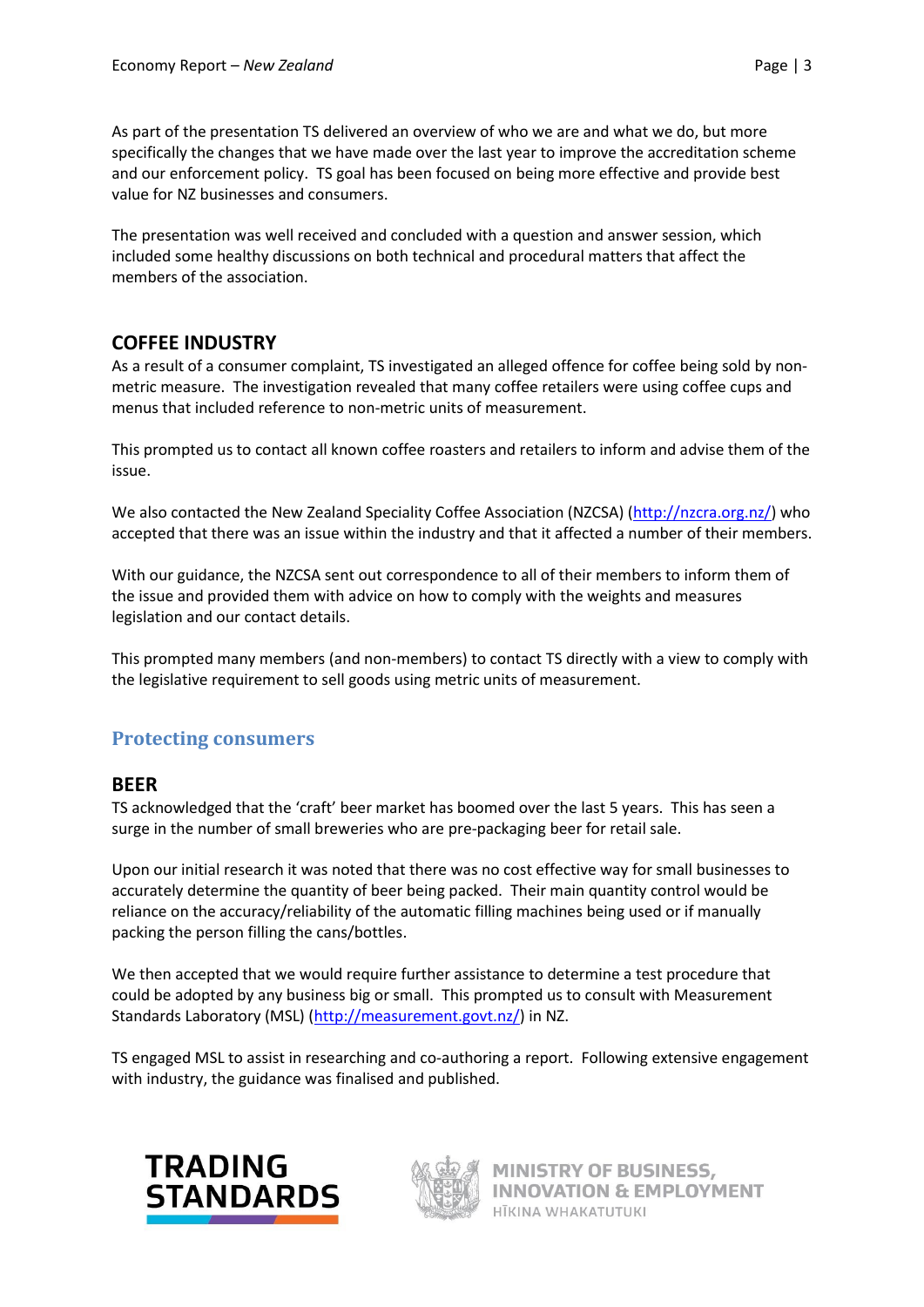The guidance covers two different test procedures (one for destructive testing and another for nondestructive testing), the equipment required to complete each test. It also provided specifications of the required equipment and assistance to businesses that wish to wish to adopt a quantity control system to support their efforts to comply with the weights and measures legislation.

The guidance can be accessed using the following link to our website:

[https://trademeasurement.tradingstandards.govt.nz/for-business/weights-and-measures-for](https://trademeasurement.tradingstandards.govt.nz/for-business/weights-and-measures-for-specific-goods/beer/)[specific-goods/beer/](https://trademeasurement.tradingstandards.govt.nz/for-business/weights-and-measures-for-specific-goods/beer/)

## **Major projects - What we did and what we learned**

## **ONLINE TRAINING MODULES**

Trading Standards (TS) have released a set of free online training modules for accredited individuals (Accredited Persons under the Weights and Measures legislation  $-3<sup>rd</sup>$  party verifiers) and new applicants when seeking accreditation under the Act, and for TS staff when attaining their professional qualifications.

We currently have modules available that cover 'Measurement in New Zealand' and the test procedures associated with the inspection and test of non-automatic weighing instruments ≤ 300 kg.

It is planned for more modules to be released in the coming year that would cover high capacity weighing instruments (platform scales and weighbridges), the acceptable method and use of substitution loads when weighing and driveway flow meters (petrol pumps).

The modules can be accessed using the following link to our website, and a generic login can be provided to APLMF members to access the content:

<https://trademeasurement.tradingstandards.govt.nz/for-accredited-persons/training/>

## **TRADING STANDARDS WEBSITE**

Following on from the refresh and launch of our website last year, a number of significant updates have been made to the content to assist consumers, businesses and accredited persons. These changes have been made primarily in conjunction with the New Zealand Web Accessibility Standard, with which all Ministries in New Zealand have a duty to comply with.

The most significant changes have been made to the 'For Accredited Persons' section of the Trade Measurement (TM) subsite of the Trading Standards (TS) website. The updated content reaffirms the roles and responsibilities of both TS and the accredited organisations, and aims to help and assist new applicants. The content previously was available as a PDF document, but this has now been split into a number of different pages with the intent to allow faster and easier access to the information the user wants.

Future improvements will include online applications for accreditation related activities and requests for the services we provide via our laboratories.



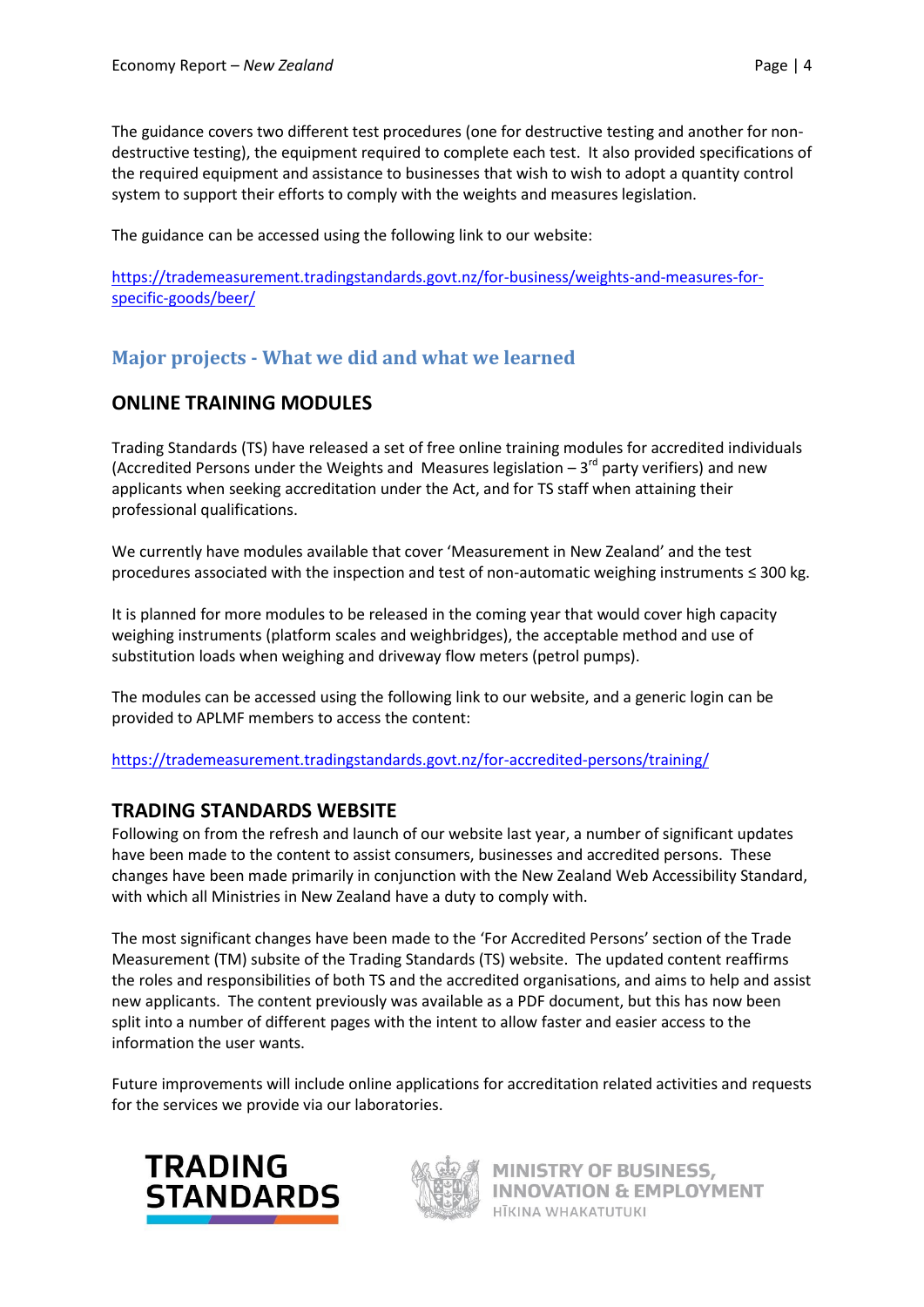The 'for accredited persons' content can be accessed using the following link to our website:

<https://trademeasurement.tradingstandards.govt.nz/for-accredited-persons/>

## **TIKA**

Trading Standards (TS) have a new Investigations Case Management System (ICMS) called TIKA. It was implemented within the Ministry of Business, Innovation & Employment (MBIE) on 1 July 2018 and adopted by TS 12 months later. A number of regulatory compliance teams within the Ministry are 'on-board' and in the coming months/year the plan is to have all regulatory teams using the common system.

The proposed benefits of this system include:

- 1. Through the information sharing this system allows, regulators will be safer, with a greater awareness of potential risks, and of the work of their colleagues.
- 2. This system will build a view across MBIE business units of past and current interactions with people, organisations or locations which can be incorporated into current investigative activities.
- 3. The system is designed to be cost-effective and means less paperwork, it allows for better productivity and collaboration, and creates consistency across investigative terminology, templates and approaches in Market Services.
- 4. Create a uniform procedure and method for investigation which should make regulators more effective and efficient in their pursuits of enforcing the legislation that they enforce.

More benefits will be realised in time as this system will also support the greater informationsharing framework which the Market Services branch is working towards, free up investigators time from administrative work, improve the quality of data, and realise cost savings for some business units.



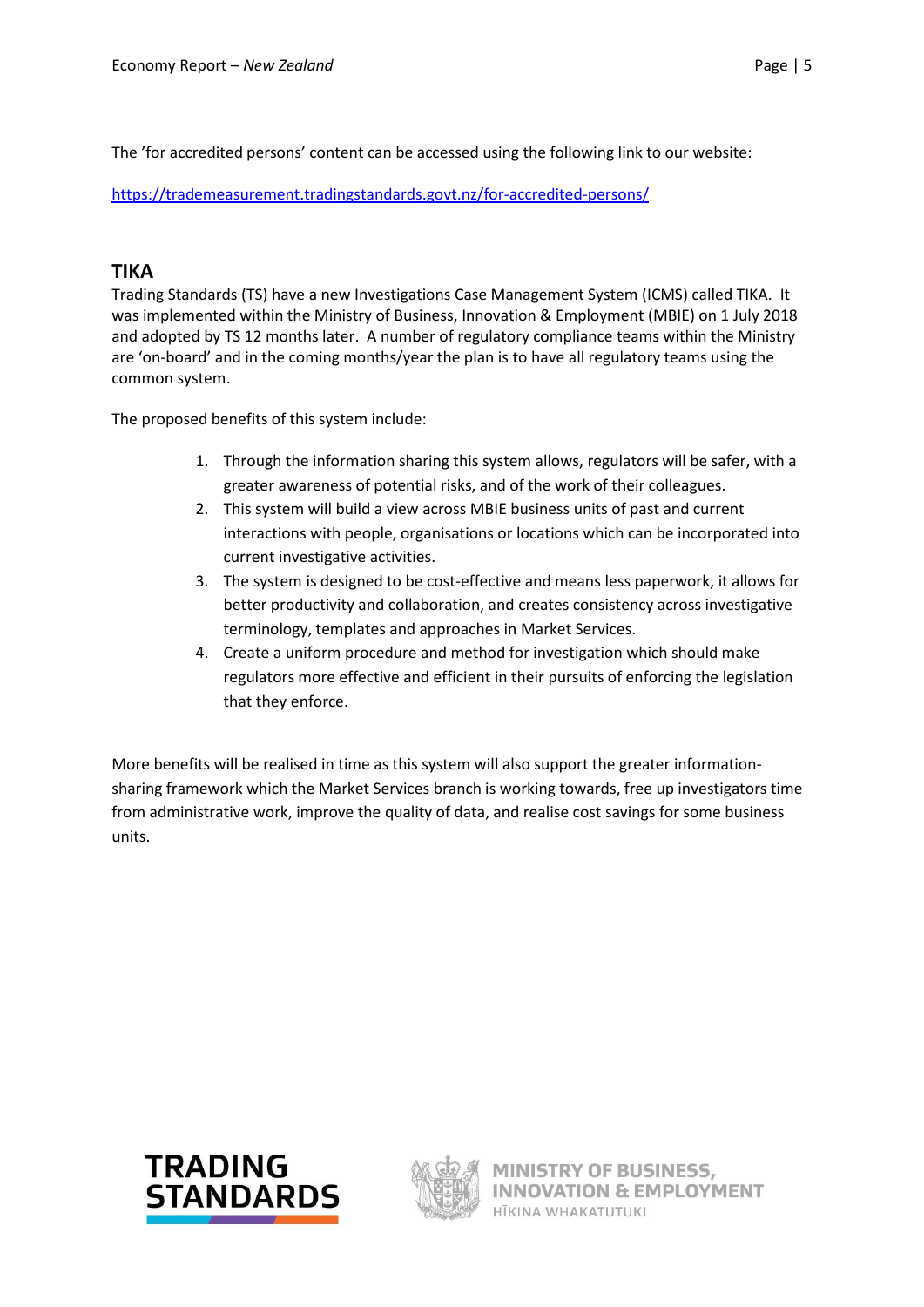# **SECTION 3 – Future focus**

## **New initiatives planned (next 1-2 years)**

## **PROJECT BASED WORKING**

Trading Standards (TS) have recognised that our current proactive approach to enforcement may not be providing best value for New Zealand (NZ) businesses and consumers.

With that in mind, TS have decided to make project based working a key priority for the next year. Now all operational officers will each take the lead on at least one project.

These projects will be focused either on a specific industry or issue, and these may be known or emerging issues. We see this way of working will help us to enforce the weights and measures legislation more effectively and consistently, use our resources to best effect and create a legacy for each project.

## **LEGISLATIVE AMENDMENT**

TS are currently in the process of reviewing the Weights and Measures Act 1987 and Weights and Measures Regulations 1999. The purpose of this review is twofold: to support the current trading marketplace in NZ and to align with International Organization of Legal Metrology (OIML) recommendations.

## **Emerging issues – challenges and opportunities**

#### **ENVIROMENTALLY CONSCIOUS NEW ZEALAND**

From 1 July 2019 single-use plastic shopping bags were banned from being offered at all retail businesses in New Zealand (NZ).

As a result; big, medium and small retailers have begun exploring the potential opportunities to remove all plastic from their stores.

One specific type of transaction that has been considered is where goods are sold by weight or volume using a weighing instrument in the presence of the consumer.

A few major retailers have reached out to TS for guidance on the possibility of allowing consumers to 'bring your own' (BYO) containers / vessels. As a result, they have received advice on how best to manage this way of selling to ensure compliance with weights and measures legislation.

Many retailers have adopted this method of sale and we are currently investigating this matter with an aim to offer our support and education to those business affected.

## **DATA STORAGE AND REPORTING**